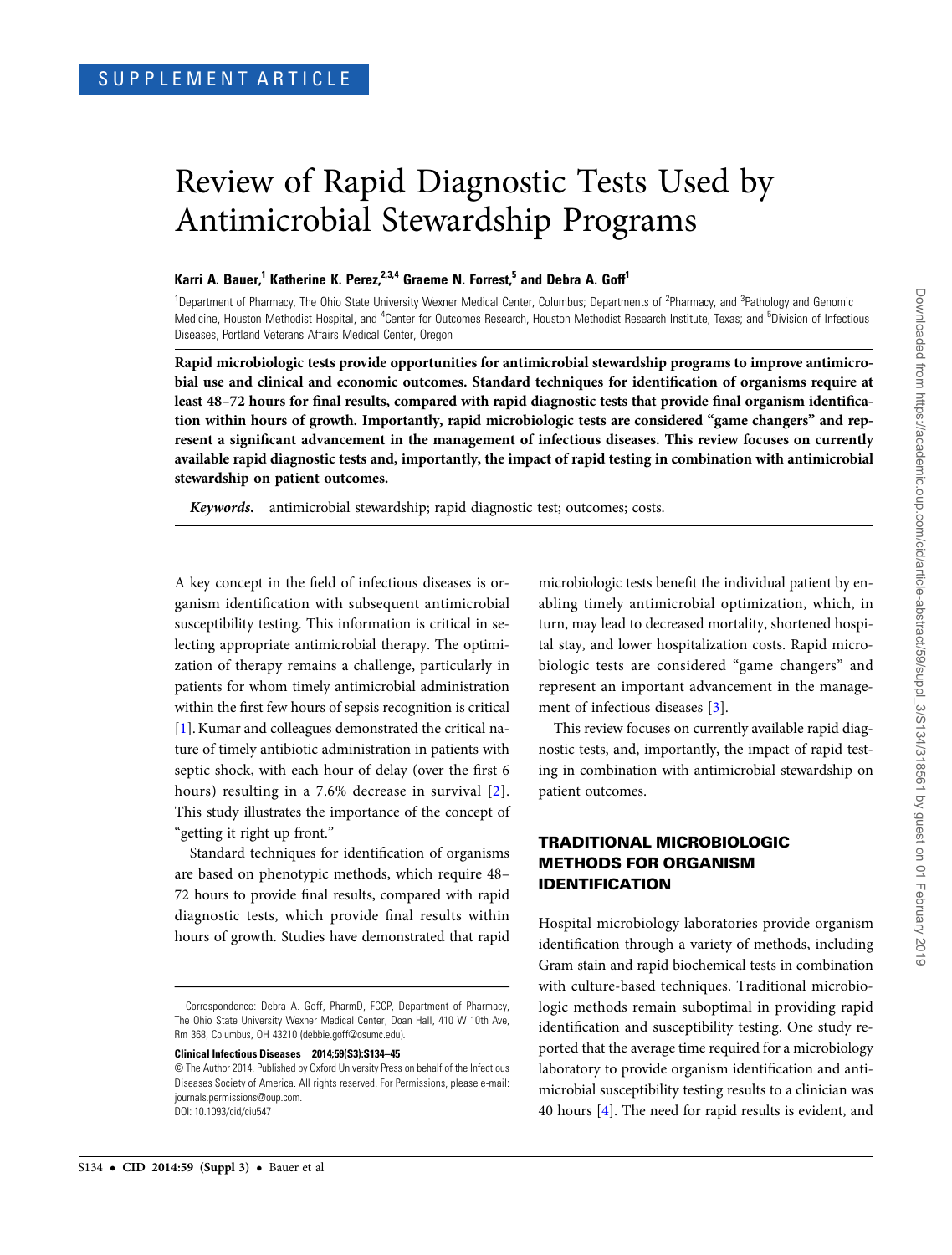current rapid molecular identification methods can provide results within minutes to a few hours.

# RAPID MOLECULAR METHODS FOR ORGANISM IDENTIFICATION

There are several commercially available rapid molecular assays for organism detection. A summary of the assays is presented in Table [1](#page-2-0).

#### Polymerase Chain Reaction

Polymerase chain reaction (PCR) uses a fluorescently labeled probe with 2 primers to amplify a piece of target DNA. This technique combines amplification and detection into 1 process. There are several commercially available, US Food and Drug Administration (FDA)–cleared assays that employ real-time PCR, including Roche Molecular System's LightCycler SeptiFast MecA, BD GeneOhm's Cdiff assay, Cepheid's Xpert C. difficile assay, and Gen-Probe Prodesse's ProGastro Cd.

#### Multiplex PCR

Multiplex PCR uses a fluorescently labeled probe but >1 set of primers. This technology can be used for simultaneous detection of multiple organisms and resistance markers. Currently, BD GeneOhm's Staph SR assay, Cepheid's Xpert MRSA/SA blood culture and C. difficile/Epi assays, and BioFire Diagnostics' FilmArray blood culture identification (BCID) panel uses multiplex PCR. The FilmArray BCID tests for 24 organisms, including Staphylococcus species, Enterococcus species, Listeria monocytogenes, Streptococcus species, Acinetobacter baumannii, Haemophilus influenzae, Neisseria meningitidis, Pseudomonas aeruginosa, Enterobacter cloacae complex, Escherichia coli, Klebsiella species, Proteus species, Serratia marcescens, and Candida species. In addition, antimicrobial resistance genes are also detected, including mecA, vanA/B, and carbapenem resistance.

# Nanoparticle Probe Technology (Nucleic Acid Extraction and PCR Amplification)

Nanosphere's Verigene blood culture gram-positive (BC-GP) assay uses nucleic acid extraction and PCR amplification from a clinical sample followed by hybridization of target DNA to capture oligonucleotides on a microarray. After hybridization, signal amplification of hybridized probes provides an automated qualitative analysis of results.

This BC-GP assay can rapidly identify the presence of the following organisms: Staphylococcus aureus, Staphylococcus epidermidis, Staphylococcus lugdunensis, Streptococcus anginosus group, Streptococcus agalactiae, Streptococcus pneumoniae, Streptococcus pyogenes, Enterococcus faecalis, Enterococcus faecium, and Listeria species. Additionally, the BC-GP test identifies 3 resistance markers, including mecA, vanA, and vanB.

Nanosphere's Verigene blood culture gram-negative test identifies genus, species, and genetic resistance determinants for a broad panel of gram-negative bacteria directly from positive blood culture bottles, including E. coli, K. pneumoniae, Klebsiella oxytoca, Pseudomonas aeruginosa, Acinetobacter species, Proteus species, Citrobacter species, and Enterobacter species. The test can discern resistance markers for the KPC, NDM, CTX-M, VIM, IMP, and OXA genes. The test received FDA clearance in 2014, and to date there are no published studies demonstrating its impact on patient care.

#### Peptide Nucleic Acid Fluorescent In Situ Hybridization

Peptide nucleic acid fluorescent in situ hybridization (PNA FISH) (AdvanDx, Woburn, Massachusetts) was one of the first commercially available rapid diagnostic tests from blood cultures. PNA FISH technology uses synthetic oligonucleotide fluorescence-labeled probes. The neutral charge of the synthetic molecule allows rapid hybridization to species-specific ribosomal RNA after penetrating the cell membrane and cell wall of organisms. After hybridization, fluorescence is detected using a fluorescence microscope.

PNA FISH uses a variety of currently approved probes, including for S. aureus, coagulase-negative staphylococci (CoNS), E. faecalis and other enterococci, E. coli, K. pneumoniae, P. aeruginosa, Candida albicans, Candida glabrata, Candida parapsilosis, Candida krusei, and Candida tropicalis (AdvanDx). Importantly, the methodology for PNA FISH has changed considerably since its initial introduction. The original turnaround time took 3 hours from a positive Gram stain to PNA FISH result. Recently, to decrease identification time, PNA FISH has been modified with the development of the QuickFISH testing platform. This has reduced the turnaround time from Gram stain to final result to 30 minutes [\[5](#page-9-0)]. Importantly, this allows for the simultaneous notification of the Gram stain and PNA FISH result.

## Matrix-Assisted Laser Desorption/Ionization Time-of-Flight Mass Spectrometry

Matrix-assisted laser desorption/ionization time-of-flight mass spectrometry (MALDI-TOF MS) provides rapid technology and is capable of analyzing thousands of samples per day from a variety of sources, including blood, respiratory, urine, and wound. Mass spectrometry results in ionization and disintegration of a target molecule. The mass/charge ratio of the resulting molecular fragments is analyzed to produce a molecular signature. The generated mass spectrum provides a profile or fingerprint of the organism that is compared with those of well-characterized organisms in a database. Currently, 2 MALDI-TOF MS platforms are available in the United States, MALDI Biotyper (Bruker Corporation, Billerica, Massachusetts) and Vitek MS System (bio-Mérieux, Durham, North Carolina).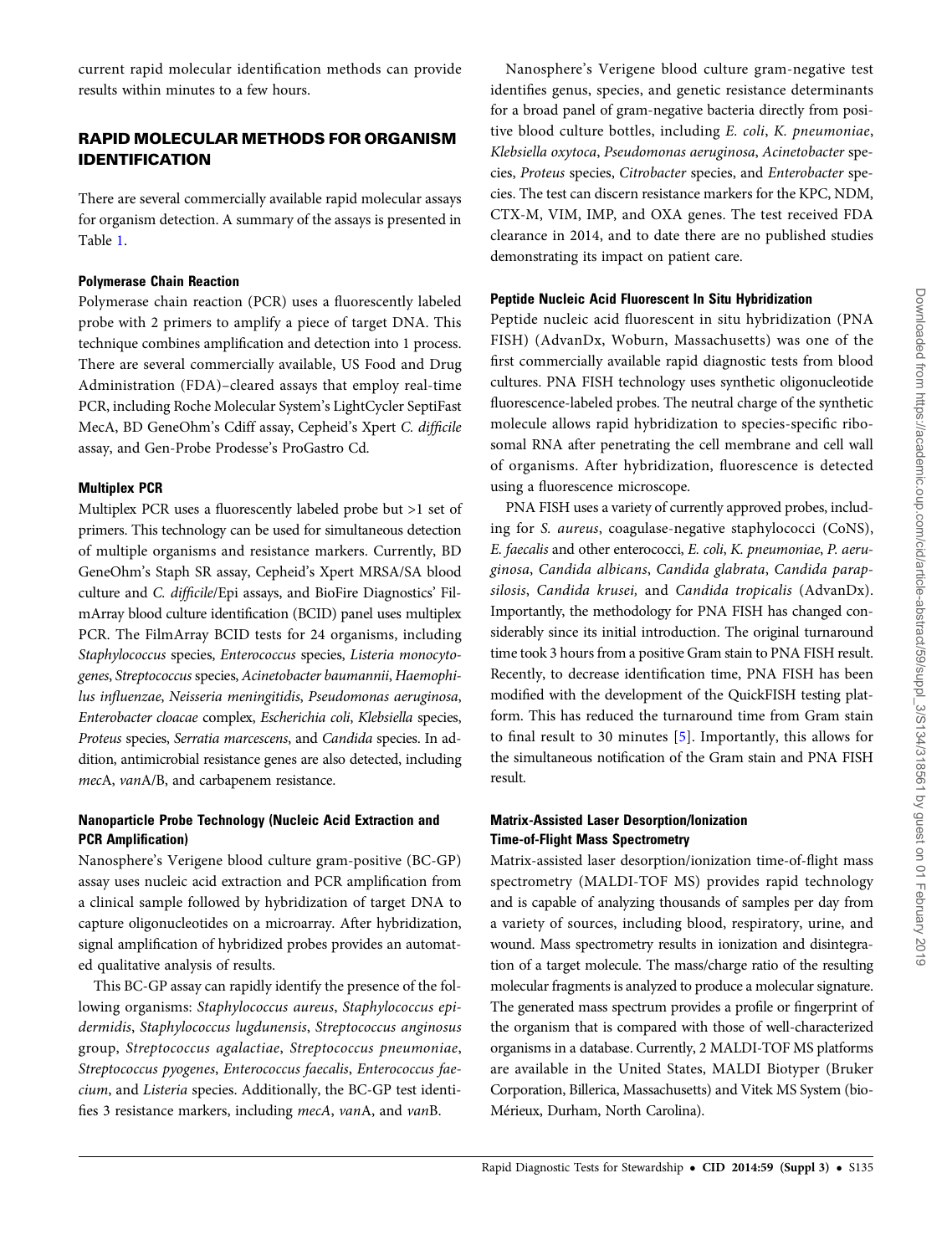# <span id="page-2-0"></span>Table 1. Rapid Molecular Assays for Detection of Various Organisms

|                                                                                                     | Detection      |                            |                                      |           | Need for<br>Pure |           | CLIA                      |                                              |
|-----------------------------------------------------------------------------------------------------|----------------|----------------------------|--------------------------------------|-----------|------------------|-----------|---------------------------|----------------------------------------------|
| Organism                                                                                            | Time, h        | Technology                 | Manufacturer                         | Batching  | Colony           | Automated | Designation               | Trade Name                                   |
| Gram-positive                                                                                       |                |                            |                                      |           |                  |           |                           |                                              |
| Staphylococcus aureus, CoNS                                                                         | 0.3            | PNA QuickFISH              | AdvanDx                              | <b>No</b> | No               | No        | <b>High</b><br>complexity | S. aureus/CoNS PNA<br>QuickFISH              |
| <b>MRSA</b>                                                                                         | 0.1            | Immunochromatography Alere | Scarborough,<br>Inc                  | <b>No</b> | Yes              | <b>No</b> | Moderate<br>complexity    | Alere PBP2a Culture<br>Colony Test           |
| S. aureus                                                                                           | 0.2            | Immunochromatography       | Alere<br>Scarborough,<br>lnc         | <b>No</b> | <b>No</b>        | <b>No</b> | Not rated                 | BinaxNOW S. aureus                           |
| MSSA, MRSA                                                                                          | $20 - 26$      | Chromogenic medium         | <b>BD</b>                            | <b>No</b> | Yes              | No        | High<br>complexity        | <b>BBL CHROMagar</b><br>MRSA II              |
| <b>MRSA</b>                                                                                         | $\overline{2}$ | <b>PCR</b>                 | Roche<br>Diagnostics<br><b>USA</b>   | Yes       | <b>No</b>        | Yes       | High<br>complexity        | LightCycler MRSA                             |
| MSSA, MRSA, CoNS                                                                                    | $\overline{2}$ | Multiplex PCR              | <b>BD</b> GeneOhm                    | Yes       | <b>No</b>        | Yes       | High<br>complexity        | <b>BD GeneOhm Staph</b><br><b>SR</b>         |
| MSSA, MRSA, CoNS                                                                                    | $\mathbf{1}$   | <b>Multiplex PCR</b>       | Cepheid                              | <b>No</b> | No               | Yes       | Moderate<br>complexity    | Xpert MRSA/SA BC                             |
| MSSA, MRSA                                                                                          | $\mathbf{1}$   | Multiplex PCR              | Cepheid                              | <b>No</b> | <b>No</b>        | Yes       | Moderate<br>complexity    | Xpert MRSA/SA SSTI                           |
| S. aureus, Staphylococcus epidermidis                                                               | 2.5            | Multiplex PCR              | Nanosphere                           | No        | No               | Yes       | Moderate<br>complexity    | Verigene: BC-GP                              |
| Enterococcus faecalis, Enterococcus faecium                                                         | 0.5            | PNA QuickFISH              | AdvanDx                              | No        | <b>No</b>        | No        | High<br>complexity        | Enterococcus<br>faecalis/OE PNA<br>QuickFISH |
| Clostridium difficile                                                                               | $\mathbf{1}$   | LAMP                       | <b>Meridian</b><br><b>Bioscience</b> | Yes       | No               | Yes       | Moderate<br>complexity    | Illumigene C. difficile                      |
| C. difficile                                                                                        | $\overline{2}$ | <b>PCR</b>                 | <b>BD</b> GeneOhm                    | Yes       | <b>No</b>        | Yes       | Not rated                 | <b>BD GeneOhm Cdiff</b><br>Assay             |
| C. difficile                                                                                        | 0.5            | Multiplex PCR              | Cepheid                              | <b>No</b> | No               | Yes       | Moderate<br>complexity    | Xpert C. difficile                           |
| C. difficile                                                                                        | 0.75           | <b>Multiplex PCR</b>       | Cepheid                              | <b>No</b> | No               | Yes       | Moderate<br>complexity    | Xpert C. difficile/Epi                       |
| C. difficile                                                                                        | 3              | <b>PCR</b>                 | Gen-Probe<br>Prodesse                | Yes       | No               | Yes       | Not rated                 | ProGastro Cd Assay                           |
| Staphylococcus spp, Streptococcus spp, E.<br>faecalis, E. faecium, Micrococcus spp, Listeria<br>spp | 2.5            | Multiplex PCR              | Nanosphere                           | <b>No</b> | <b>No</b>        | Yes       | Moderate<br>complexity    | Verigene: BC-GP                              |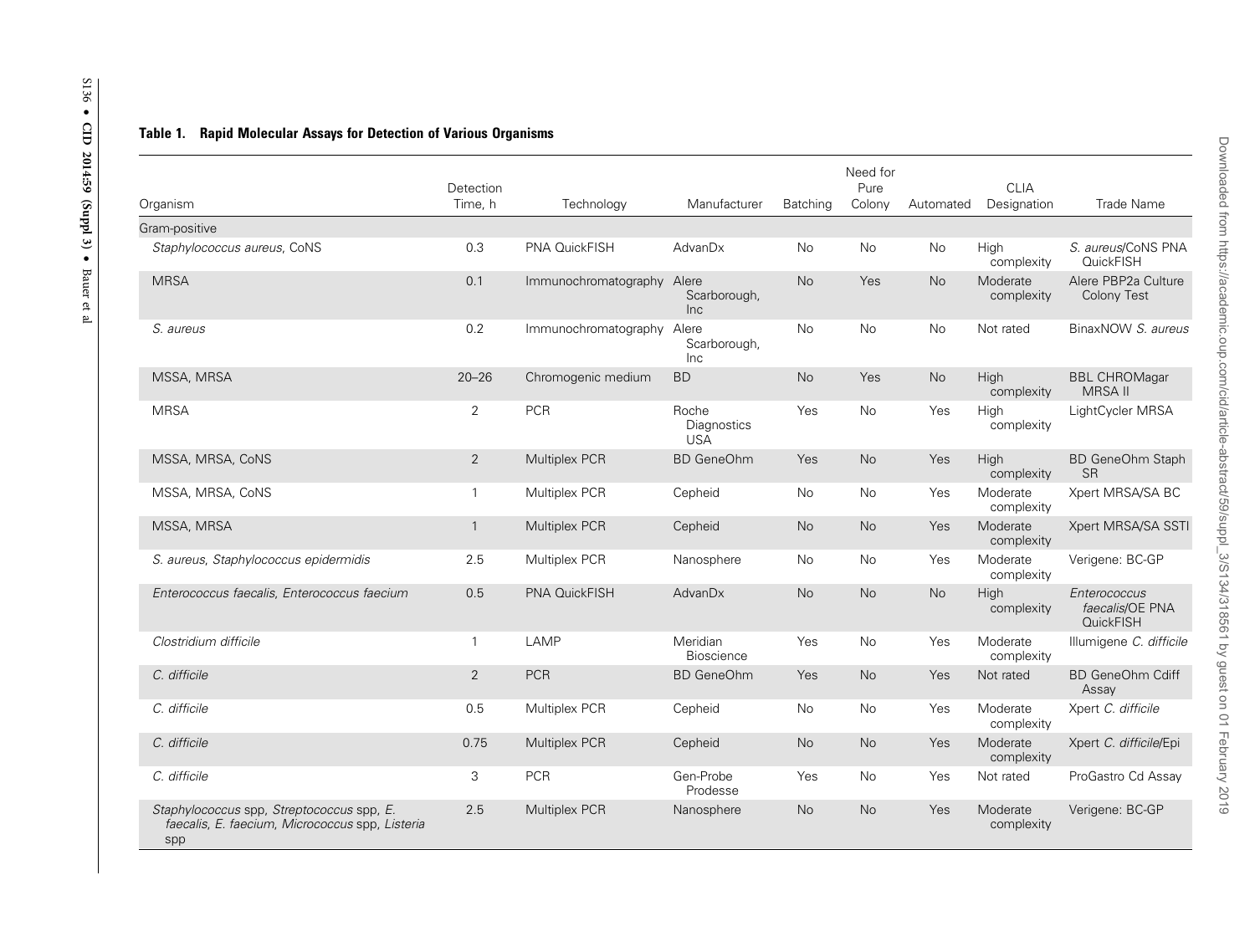#### Table 1 continued.

|                                                                                                                                                            |                                              |                      |                                         |           | Need for       |            |                            |                                              |
|------------------------------------------------------------------------------------------------------------------------------------------------------------|----------------------------------------------|----------------------|-----------------------------------------|-----------|----------------|------------|----------------------------|----------------------------------------------|
| Organism                                                                                                                                                   | Detection<br>Time, h                         | Technology           | Manufacturer                            | Batching  | Pure<br>Colony | Automated  | <b>CLIA</b><br>Designation | Trade Name                                   |
| Gram-negative                                                                                                                                              |                                              |                      |                                         |           |                |            |                            |                                              |
| Escherichia coli, Pseudomonas aeruginosa,<br>Klebsiella pneumoniae,                                                                                        | 0.5                                          | <b>PNA QuickFISH</b> | AdvanDx                                 | <b>No</b> | No             | <b>No</b>  | <b>High</b><br>complexity  | <b>GNR Traffic Light PNA</b><br>QuickFISH    |
| E. coli, K. pneumoniae, Klebsiella oxytoca, P.<br>aeruginosa, Serratia marcescens,<br>Acinetobacter spp, Proteus spp, Citrobacter<br>spp, Enterobacter spp | 2.0                                          | <b>Multiplex PCR</b> | Nanosphere                              | <b>No</b> | <b>No</b>      | Yes        | Not rated                  | Verigene: gram-<br>negative blood<br>culture |
| Fungal pathogens                                                                                                                                           |                                              |                      |                                         |           |                |            |                            |                                              |
| Candida albicans, Candida parapsilosis, Candida<br>tropicalis, Candida glabrata, Candida krusei                                                            | 1.5                                          | <b>PNA FISH</b>      | AdvanDx                                 | Yes       | <b>No</b>      | <b>No</b>  | <b>High</b><br>complexity  | Yeast Traffic Light<br><b>PNA Fish</b>       |
| Other                                                                                                                                                      |                                              |                      |                                         |           |                |            |                            |                                              |
| Multiple bacterial, fungal, and viral pathogens                                                                                                            | 1                                            | <b>Multiplex PCR</b> | <b>BioFire</b><br>Diagnostics           | Yes       | <b>No</b>      | <b>Yes</b> | Moderate<br>complexity     | FilmArray System and<br>panels               |
| Multiple bacterial and fungal pathogens                                                                                                                    | 6 (direct from<br>blood prior to<br>culture) | <b>PCR</b>           | Roche Molecular<br>Systems <sup>a</sup> | Yes       | <b>No</b>      | Yes        | Not rated                  | LightCycler SeptiFast<br><b>Test MGRADE</b>  |
| Multiple bacterial and fungal pathogens                                                                                                                    | 0.2                                          | <b>MALDI-TOF MS</b>  | <b>Bruker</b><br>Corporation            | <b>No</b> | Yes            | Yes        | <b>High</b><br>complexity  | <b>MALDI Biotyper CA</b>                     |
| Multiple bacterial and fungal pathogens                                                                                                                    | $0.25 - 1$                                   | <b>MALDI-TOF MS</b>  | bioMérieux                              | <b>No</b> | Yes            | Yes        | High<br>complexity         | <b>VITEK MS</b>                              |
| Multiple bacterial and fungal pathogens                                                                                                                    | $6 - 24$                                     | Optical              | bioMérieux                              | <b>No</b> | Yes            | <b>No</b>  | <b>High</b><br>complexity  | VITEK <sub>2</sub>                           |

Abbreviations: BC-GP, blood culture gram-positive; CLIA, Clinical Laboratory Improvement Amendments; CoNS, coagulase-negative staphylococci; FISH, fluorescence in situ hybridization; LAMP, loop-mediated isothermal amplification; MALDI-TOF MS, matrix-assisted laser desorption/ionization-time of flight mass spectrometry; MRSA, methicillin-resistant S. aureus; MSSA, methicillin-susceptible S. aureus; PCR, polymerase chain reaction; PNA, peptide nucleic acid; SSTI, skin and soft tissue infection.

<sup>a</sup> All tests are cleared by the US Food and Drug Administration except the Roche Molecular PCR system.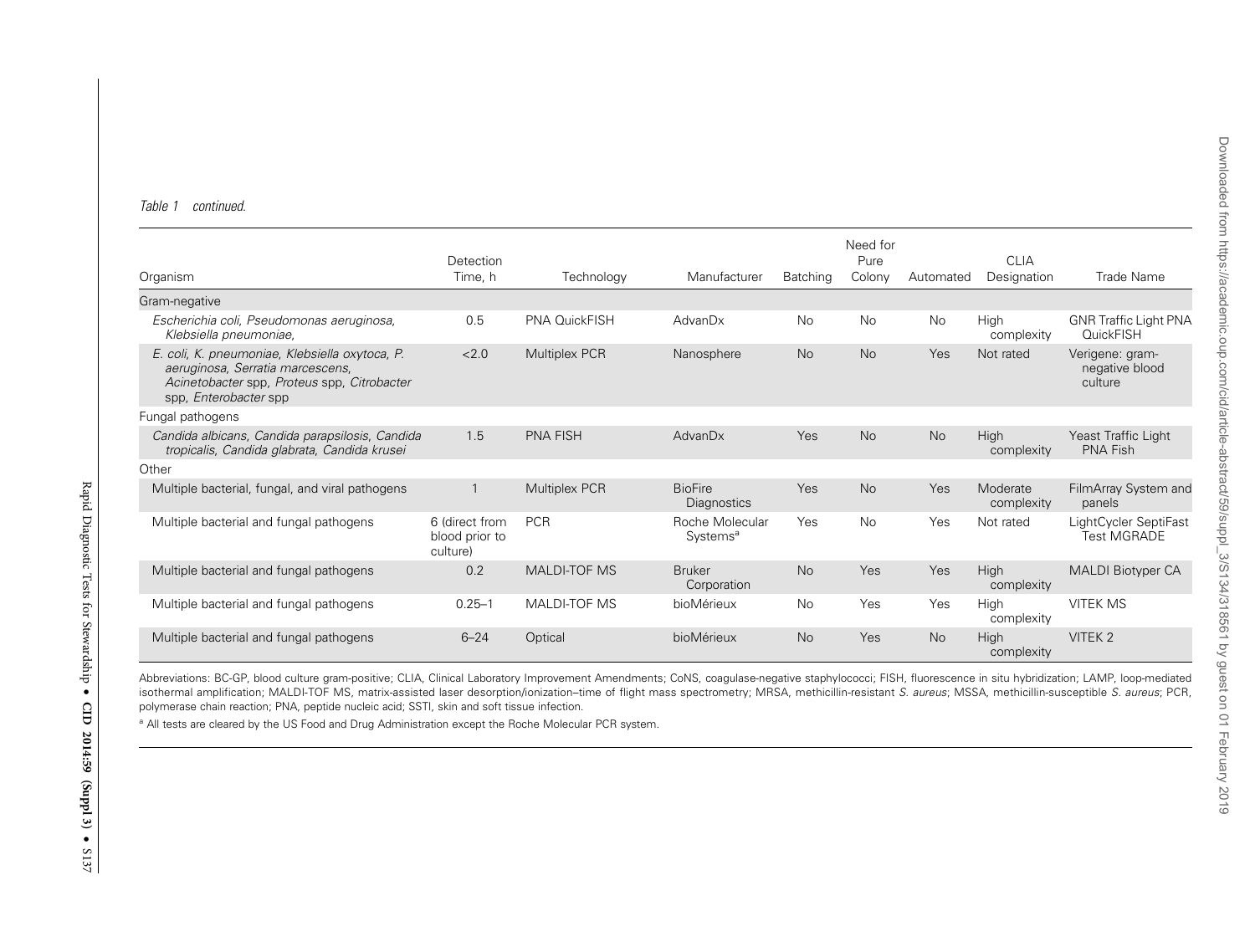# MICROBIOLOGIC TESTS AND ANTIMICROBIAL STEWARDSHIP

#### Staphylococcus aureus

Staphylococcus aureus infections constitute a tremendous burden on hospitals in the United States. Importantly, S. aureus bacteremia requires prompt microbiological diagnosis and antibiotic administration. Vancomycin is considered to be standard treatment for methicillin-resistant S. aureus (MRSA) bacteremia; however, studies have demonstrated that vancomycin is associated with significant limitations [[6](#page-10-0), [7\]](#page-10-0). If the organism is identified as methicillin-sensitive S. aureus (MSSA), vancomycin has been shown to be less active against MSSA than antistaphylococcal β-lactams, including nafcillin and cefazolin [\[8\]](#page-10-0).

Several published studies have evaluated the role of rapid microbiologic technologies combined with antimicrobial stewardship in patients with S. aureus infections (Table [2\)](#page-6-0). Carver and colleagues evaluated the use of PCR testing for the mecA gene combined with infectious disease pharmacist interventions in patients with S. aureus bacteremia. Using their microbiology laboratory's own PCR test, the authors demonstrated a 25.4-hour reduction in the time to optimal antibiotic therapy (64.7 hours  $\pm$  36.8 hours to 39.3 hours  $\pm$  15.5 hours;  $P = .002$ ) with the combination of a rapid test and intervention vs the rapid test alone [\[25](#page-10-0)].

Parta et al evaluated the Xpert MRSA/SA BC assay with a result notification protocol in comparison to traditional methods. More patients in the rapid diagnostic and result notification protocol group who did not have S. aureus bacteremia had a significant decrease in antibiotic therapy (76% vs 55%;  $P < .01$ ). Additionally, a 44.6-hour reduction in the mean time to appropriate therapy was also demonstrated, favoring the Xpert MRSA/SA BC assay with result notification protocol group [\[14\]](#page-10-0).

Bauer and colleagues conducted an additional study using the Xpert MRSA/SA BC assay in combination with infectious disease pharmacist interventions in patients with S. aureus bacteremia. The mean time to switch from empiric vancomycin to either nafcillin or cefazolin in patients with MSSA bacteremia was 1.7 days shorter postimplementation ( $P = .002$ ). In addition, the mean length of stay was 6.2 days shorter  $(P = .07)$  and the mean hospital costs were \$21 387 less per patient ( $P = .02$ ) in the postimplementation group. The authors concluded that the Xpert MRSA/SA BC assay in conjunction with infectious disease pharmacist interventions enables timely effective therapy and is associated with decreased length of stay and healthcare costs [[15\]](#page-10-0).

There are several studies demonstrating improved antibiotic use and patient outcomes using the PNA FISH probe for S. aureus. Schweizer et al reviewed patients with S. aureus bacteremia from 2003 to 2007. The authors reported decreased time to appropriate therapy after the PNA FISH assay was instituted, compared with pre-PNA FISH implementation (0.34 days vs 0.56 days;  $P = .06$ ) [\[19](#page-10-0)].

Ly and colleagues performed a randomized study at a community medical center that compared the PNA FISH probe for S. aureus and pharmacist interventions with routine standard reporting to the treatment team. They documented a significant reduction in mortality in the intervention group compared with the standard management group (7.9% vs 16.8%;  $P = .05$ ). In addition, hospitalization charges were decreased by \$20 000 in the intervention group [\[22\]](#page-10-0).

Importantly, one study failed to demonstrate improved patient outcomes or a decrease in antibiotic use with utilization of a rapid microbiologic test in patients with S. aureus skin and soft tissue infections (SSTIs). Terp and colleagues introduced the Xpert MRSA/SA SSTI assay in combination with physician education and pharmacist guidance. The authors were unable to significantly reduce excessive empiric MRSA-active antibiotics despite the test's accuracy. They concluded that introducing a rapid diagnostic test in the absence of an effective implementation strategy might be insufficient to produce intended results [\[17](#page-10-0)].

Coagulase-negative staphylococci are often considered a blood culture contaminant in the setting of only 1 positive blood culture bottle out of multiple bottles in a patient without fever, chills, or hypotension. CoNS that are determined to be a contaminant do not require antimicrobial therapy. Conversely, CoNS in multiple positive blood cultures require antimicrobial therapy, but often clinicians may erroneously determine the positive blood cultures to represent contamination and not initiate therapy. The combination of rapid diagnostic testing and antimicrobial stewardship intervention has demonstrated a positive impact in reducing unnecessary antibiotic use and also ensuring the treatment of patients with CoNS bacteremia.

Wong and colleagues evaluated the value of Xpert MRSA/SA BC assay and infectious disease pharmacist interventions in patients with a positive blood culture for CoNS. The authors reported several notable findings, including that antistaphylococcal antibiotics were discontinued 32.0 hours sooner ( $P < .005$ ) from the time of PCR result, total antibiotic exposure decreased by 43.5 hours ( $P < .011$ ), infection-related length of stay decreased by 4.5 days ( $P < .018$ ), and infection-related costs decreased by \$8338  $(P = .144)$  in the postintervention group. Importantly, the pharmacist initiated vancomycin in 7 (21.9%) patients with CoNS bacteremia [\[16](#page-10-0)].

A retrospective study by Forrest et al showed that PNA FISH reduced vancomycin use for CoNS bacteremia, with subsequent reductions in median length of stay from 6 to 4 days ( $P < .05$ ) and cost reductions of \$4000 per patient in 2004 in non–intensive care unit (ICU) patients only [[18\]](#page-10-0). In contrast, Holtzman and colleagues were unable to demonstrate an impact in hospital length of stay or vancomycin duration with PNA FISH in patients with CoNS bacteremia. The authors concluded that active notification or antimicrobial stewardship combined with rapid diagnostic testing is necessary to improve outcomes and antibiotic use [[20\]](#page-10-0).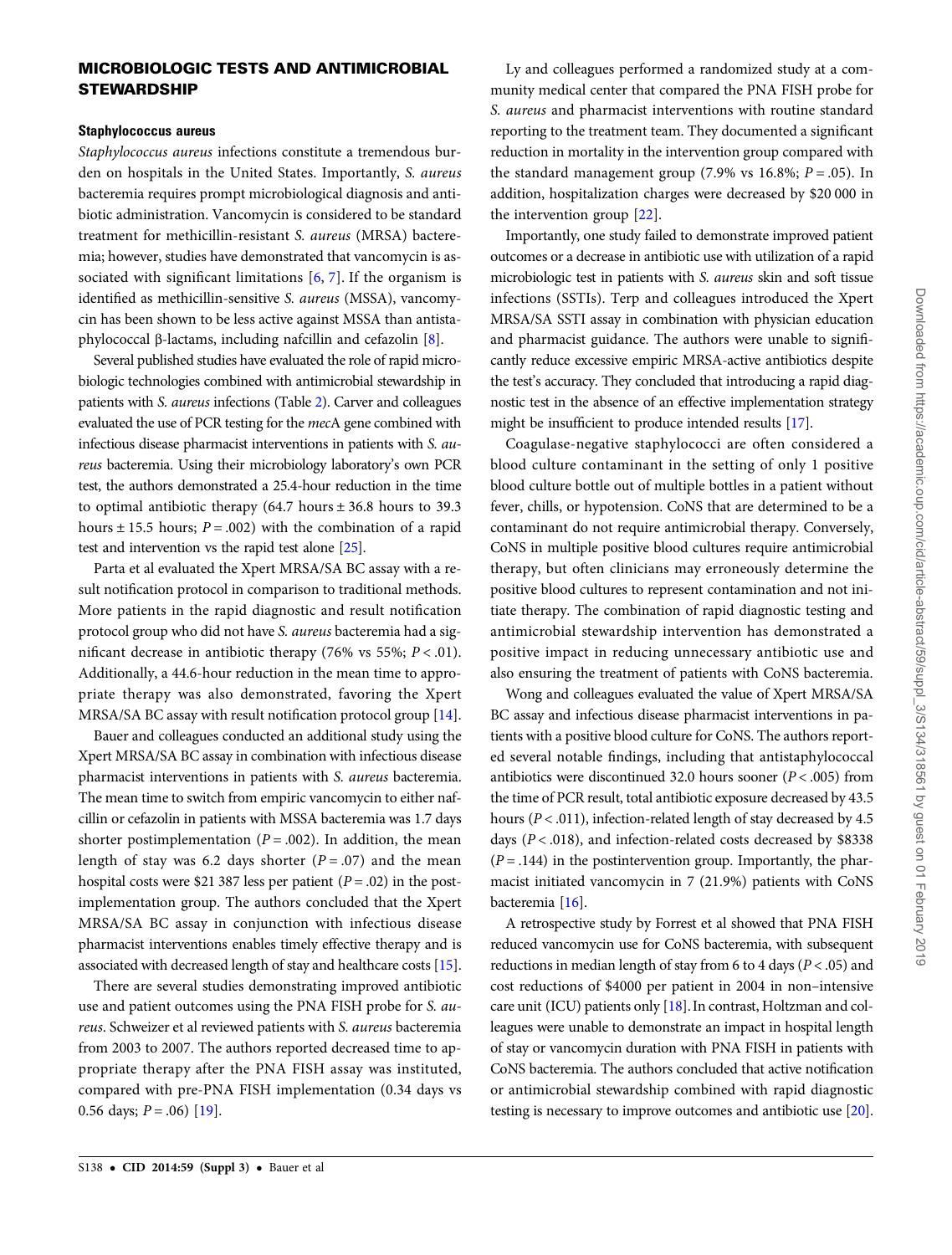Enterococci are gram-positive cocci represent the third most common type of healthcare-associated pathogen in the United States. Enterococci are intrinsically resistant to many antibiotics and also may acquire additional resistance determinants, including for vancomycin resistance. Vancomycin-resistant Enterococcus bacteremia is associated with suboptimal patient outcomes, including increased mortality; therefore, time to appropriate antimicrobial therapy is critical [[26\]](#page-10-0). Empiric therapy for enterococcal bacteremia includes vancomycin, daptomycin, or linezolid. With rapid organism identification, including resistance determinants, antimicrobial stewardship programs can initiate and optimize therapy sooner, resulting in improved patient outcomes.

Sango and colleagues evaluated the impact of rapid organism identification and resistance detection with the Verigene BC-GP assay in patients with enterococcal bacteremia [\[9\]](#page-10-0). An infectious disease or critical care pharmacist was contacted with the assay results and subsequently recommended effective therapy to the treating clinician. The mean time to appropriate antimicrobial therapy was 23.4 hours shorter in the postintervention group than in the preintervention group ( $P = .0054$ ). In the postintervention group, the hospital length of stay was significantly shorter (21.7 days;  $P = .0484$ ), and mean hospital costs were \$60729 lower ( $P = .02$ ) than in the preintervention group [\[9\]](#page-10-0).

Forrest and colleagues demonstrated the benefits of the PNA FISH E. faecalis and other enterococci probe with antimicrobial stewardship on patient outcomes [[21\]](#page-10-0). They evaluated >200 patients with enterococcal bacteremia. All E. faecalis cultures were ampicillin sensitive, but 20% were vancomycin resistant whereas the other enterococci, which were all E. faecium, were 100% resistant to ampicillin and 85% resistant to vancomycin. Based on these results, the stewardship program would recommend daptomycin or linezolid to the prescribing clinician if the result was other enterococci. PNA FISH identified E. faecalis a median of 3 days earlier and other enterococci 2.3 days earlier compared with standard microbiology ( $P < .001$ ). The other enterococci also had significantly shorter time to initiation of effective therapy (1.3 days vs 3.1 days;  $P < .001$ ) and decreased 30-day mortality (26% vs 45%;  $P = .04$ ) [\[21\]](#page-10-0). Gamage et al reported similar findings, with a time to appropriate therapy decrease from 4.4 days to 1.1 days ( $P < .001$ ) and significant reductions in mortality in ICU patients  $(P = .04)$  [\[27\]](#page-10-0).

### Gram-Negative Organisms

Infections caused by gram-negative organisms have become a top healthcare priority. Gram-negative infections are commonly associated with suboptimal patient outcomes, including increased length of stay, mortality, and healthcare costs. Unfortunately, an increased number of gram-negative organisms have become multidrug resistant, and the antibiotic pipeline is limited for the treatment of these infections [\[10](#page-10-0), [12](#page-10-0)]. This has led to the use of combinations of antibiotics and relatively toxic antibiotics. There is an urgent need to combine rapid microbiologic

The PNA FISH "traffic light" can identify a variety of gramnegative organisms from positive blood cultures. The assay can identify E. coli, P. aeruginosa, and K. pneumoniae (where E. coli fluoresces green, P. aeruginosa red, and K. pneumoniae yellow). No clinical studies have evaluated the impact of this assay on patient outcomes, which reflects the limitation of PNA FISH in its inability to identify resistance genes in gram-negative organisms, forcing stewardship members and providers to rely on the hospital's antibiogram to direct empiric therapy.

A limited number of studies have evaluated the benefits of MALDI-TOF MS combined with stewardship interventions in patients with bacterial and fungal infections. Clerc et al found that the addition of MALDI-TOF MS for rapid identification of gram-negative isolates from positive blood cultures following gram-stain results impacted antibiotic choice for a greater percentage of patients with ID consultation, compared with Gram stain results alone (35.1% vs 20.8%; P not reported) [\[11](#page-10-0)].

Perez and colleagues found that in patients with gramnegative bacteremia, MALDI-TOF MS and antimicrobial susceptibility testing performed directly on positive blood cultures, combined with real-time notification and infectious disease pharmacist intervention, resulted in a 46-hour reduction  $(P = .004)$  in time to antibiotic optimization, compared with conventional methods [\[13](#page-10-0)]. Additionally, rapid results and intervention improved the time to active treatment by 36.7 hours in patients with inactive empiric therapy  $(P < .001)$ . Importantly, a decreased length of stay (11.9 days vs 9.3 days;  $P = .01$ ) and reductions in hospital costs per patient (\$45 709) vs \$26 126;  $P = .009$ ) were also observed [[13\]](#page-10-0).

Huang and colleagues [\[28](#page-10-0)] evaluated the impact of MALDI-TOF MS and stewardship intervention in patients with bacteremia or candidemia. Compared with traditional methods, the impact of MALDI-TOF MS combined with real-time notification to a member of the stewardship team yielded 43-hour  $(P < .001)$  and 9.7-hour  $(P = .021)$  reductions in time to antibiotic optimization and active therapy, respectively. In addition, a 2.8-day decrease in mean length of stay ( $P = .066$ ) and reduced mortality (20.3% vs 14.5%;  $P = .02$ ) was observed, favoring the intervention group [[28\]](#page-10-0).

Perez et al evaluated the clinical and economic effects of rapid identification with MALDI-TOF MS and susceptibility testing coupled with active antimicrobial stewardship on patients with bloodstream infections caused by multidrug-resistant and/or ESBL-producing gram-negative bacteria [[29\]](#page-10-0). Integrating rapid diagnostics with antimicrobial stewardship improved time to optimal antibiotic therapy (80.9 hours in the preintervention period vs 23 hours in the intervention period;  $P < .001$ ). Importantly, mortality among patients during the intervention period was lower (21% vs 8.9%;  $P = .01$ ) [[29](#page-10-0)].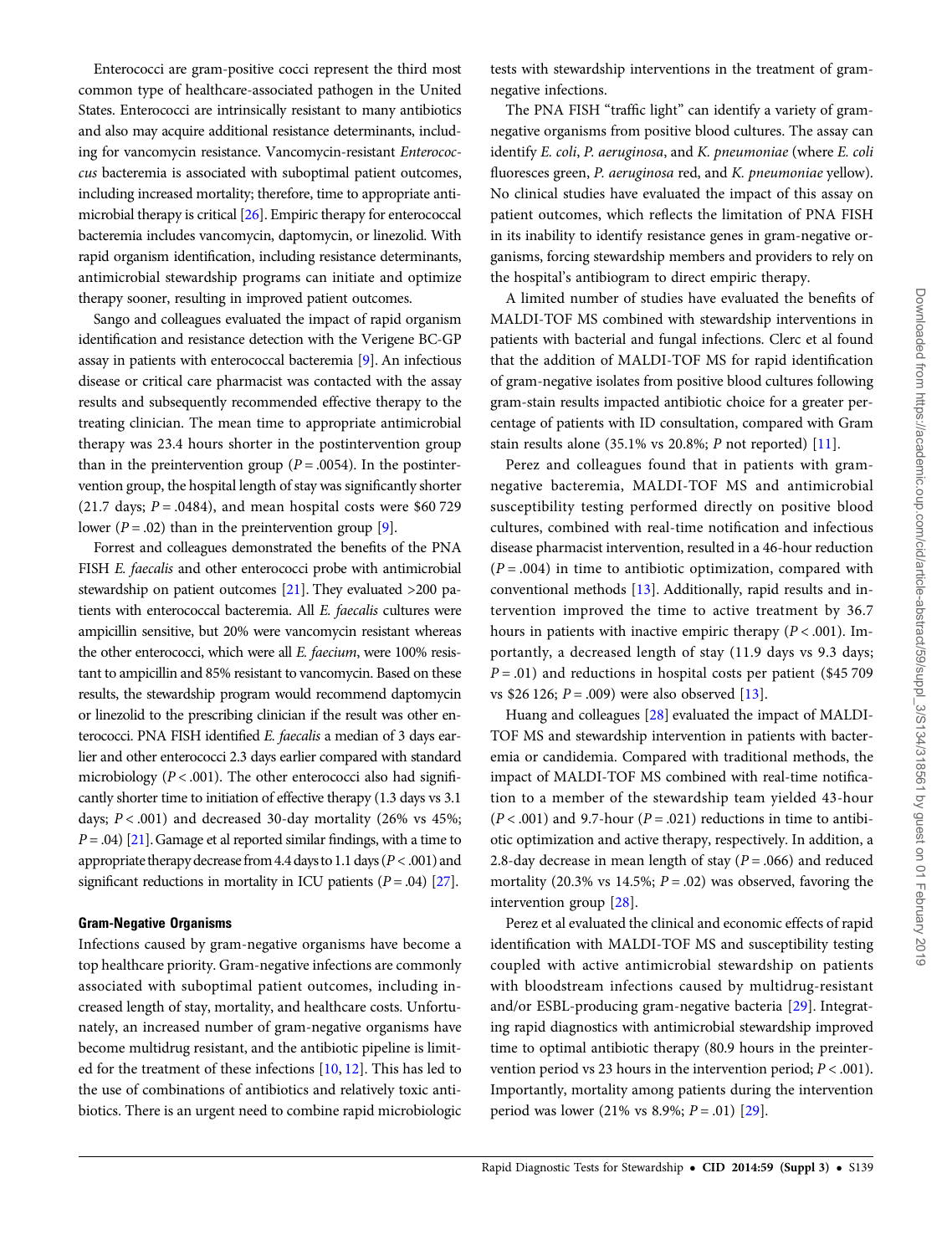# <span id="page-6-0"></span>Table 2. Summary of Rapid Diagnostic Studies and Antimicrobial Stewardship

| Diagnostic Test/<br>Assay          | Study                   | Organisms                                                                  | Population                                                                                                                                                                                                          | Findings                                                                                                                                                                                                                                                                                                                                                                                                                                                                                                                                                                                              |
|------------------------------------|-------------------------|----------------------------------------------------------------------------|---------------------------------------------------------------------------------------------------------------------------------------------------------------------------------------------------------------------|-------------------------------------------------------------------------------------------------------------------------------------------------------------------------------------------------------------------------------------------------------------------------------------------------------------------------------------------------------------------------------------------------------------------------------------------------------------------------------------------------------------------------------------------------------------------------------------------------------|
| Verigene: BC-GP                    |                         | Sango et al [9] Enterococcus spp                                           | 74 patients with documented enterococcal<br>bacteremia (46 pre-BC-GP, 28 post-BC-<br>GP)                                                                                                                            | Mean time to appropriate antimicrobial therapy was 23.4 h shorter in the<br>postintervention group than in the preintervention group ( $P = .0054$ ). In<br>the postintervention group, the hospital LOS was significantly shorter<br>(21.7 d; $P = 0.0484$ ) and mean hospital costs were \$60 729 lower ( $P = 0.02$ )<br>than in the preintervention group.                                                                                                                                                                                                                                        |
| MALDI-TOF MS                       | Perez et al<br>$[13]$   | Gram-negative                                                              | 201 patients with gram-negative bacteremia<br>surviving to hospital discharge (100<br>preintervention, 101 intervention)                                                                                            | MALDI-TOF MS and antimicrobial susceptibility testing performed directly<br>on positive blood cultures combined with real-time notification and ID<br>pharmacist intervention resulted in a 46-hour reduction ( $P = .004$ ) in time<br>to antibiotic optimization compared with conventional methods; rapid<br>results and intervention improved time to active treatment by 36.7 h in<br>patients with inactive empiric therapy (P < . 001). Decreased LOS (11.9 d<br>vs 9.3 d; $P = .01$ ) and reductions in hospital costs per patient (\$45 709 vs<br>\$26 126; $P = .009$ ) were also observed. |
|                                    | Huang et al<br>[28]     | Aerobic gram-positive and<br>gram-negative organisms<br>and yeast isolates | 501 patients with bacteremia or candidemia<br>(256 preintervention, 245 intervention)                                                                                                                               | Intervention group: decreased time to organism identification of 84.0 vs<br>55.9 h, (P < .001), improved time to effective antibiotic therapy of 30.1 vs<br>20.4 h ( $P = 021$ ), and optimal antibiotic therapy (90.3 vs 47.3 h;<br>$P < .001$ ), 2.8-day decrease in mean LOS ( $P = .07$ ) and reduced mortality<br>$(20.3\% \text{ vs } 14.5\%; P=.02).$                                                                                                                                                                                                                                          |
|                                    |                         | Clerc et al [11] Gram-negative                                             | 202 patients with a first episode of gram-<br>negative bacteremia leading to an ID<br>consultation                                                                                                                  | Addition of MALDI-TOF MS for rapid identification of gram-negative<br>isolates from positive blood cultures following Gram stain results<br>impacted choice of antibiotic for a greater percentage of patients with ID<br>consultation compared with Gram stain results alone (35.1% vs 20.8%;<br>$P = NR$ ).                                                                                                                                                                                                                                                                                         |
|                                    | Wenzler et al<br>$[24]$ | Acinetobacter baumannii                                                    | 109 patients with pneumonia and/or<br>bacteremia (66 preintervention,<br>53 intervention)                                                                                                                           | MALDI-TOF MS combined with stewardship interventions resulted in a<br>significant reduction in time to effective therapy (77.7 h vs 36.6 h;<br>$P < .0001$ ) and increase in clinical cure (15% vs 34%; $P = .016$ ).                                                                                                                                                                                                                                                                                                                                                                                 |
|                                    | Perez [29]              | Gram-negative                                                              | 265 patients with antibiotic-resistant gram-<br>negative bacteremia (112 preintervention,<br>153 intervention)                                                                                                      | Rapid diagnostic testing with stewardship improved time to optimal<br>antibiotic therapy (80.9 h vs 23 h; $P < .001$ ). Mortality among patients<br>during the intervention period was lower (21% vs 8.9%; $P = .01$ ).                                                                                                                                                                                                                                                                                                                                                                               |
| Xpert MRSA/<br>SA-blood<br>culture |                         | Parta et al [14] Staphylococcus spp                                        | 212 patients with GPCC (89 in group 1,<br>whose physicians were notified of results<br>by use of Xpert MRSA/SA BC, 123 patients<br>in group 2, with delayed reporting after<br>traditional microbiological studies) | Patients in rapid diagnostic and result notification protocol group who did<br>not have S. aureus bacteremia had a significant decrease in treatment for<br>S. aureus infection (76% vs 55%; P < .01). Patients with MSSA had<br>significantly reduced mean time to initiation of $\beta$ -lactam therapy (44.6-h<br>reduction).                                                                                                                                                                                                                                                                      |
|                                    | Bauer et al<br>$[15]$   | Staphylococcus spp                                                         | 156 patients with Staphylococcus aureus (74<br>pre-rPCR, 82 post-rPCR)                                                                                                                                              | Mean time to switch from empiric to targeted antimicrobial therapy in<br>patients with MSSA was 1.7 d shorter after rPCR ( $P = .002$ ). In the post-<br>rPCR MSSA, and MRSA groups, mean LOS was reduced by 6.2 d<br>( $P = .07$ ). Mean hospital costs were reduced by \$21 387 ( $P = .02$ ) for the<br>post-rPCR group.                                                                                                                                                                                                                                                                           |
|                                    | Wong et al<br>[16]      | CoNS                                                                       | 53 patients (31 preintervention, 22<br>intervention)                                                                                                                                                                | In postintervention group: antistaphylococcal antibiotics were discontinued<br>32.0 h sooner from time of rPCR result (median, 57.7 vs 25.7 h;<br>$P = .005$ ), total antibiotic exposure was decreased by 43.5 h (97.6 vs<br>54.1 h; P = .011), infection-related LOS was decreased by 4.5 d (10 vs<br>5.5 d; P = .018), infection-related costs were decreased by \$8338<br>$($28973 \text{ vs } $20635; P = .144).$ Vancomycin was initiated in 7 (21.9%)<br>patients with CoNS bacteremia.                                                                                                        |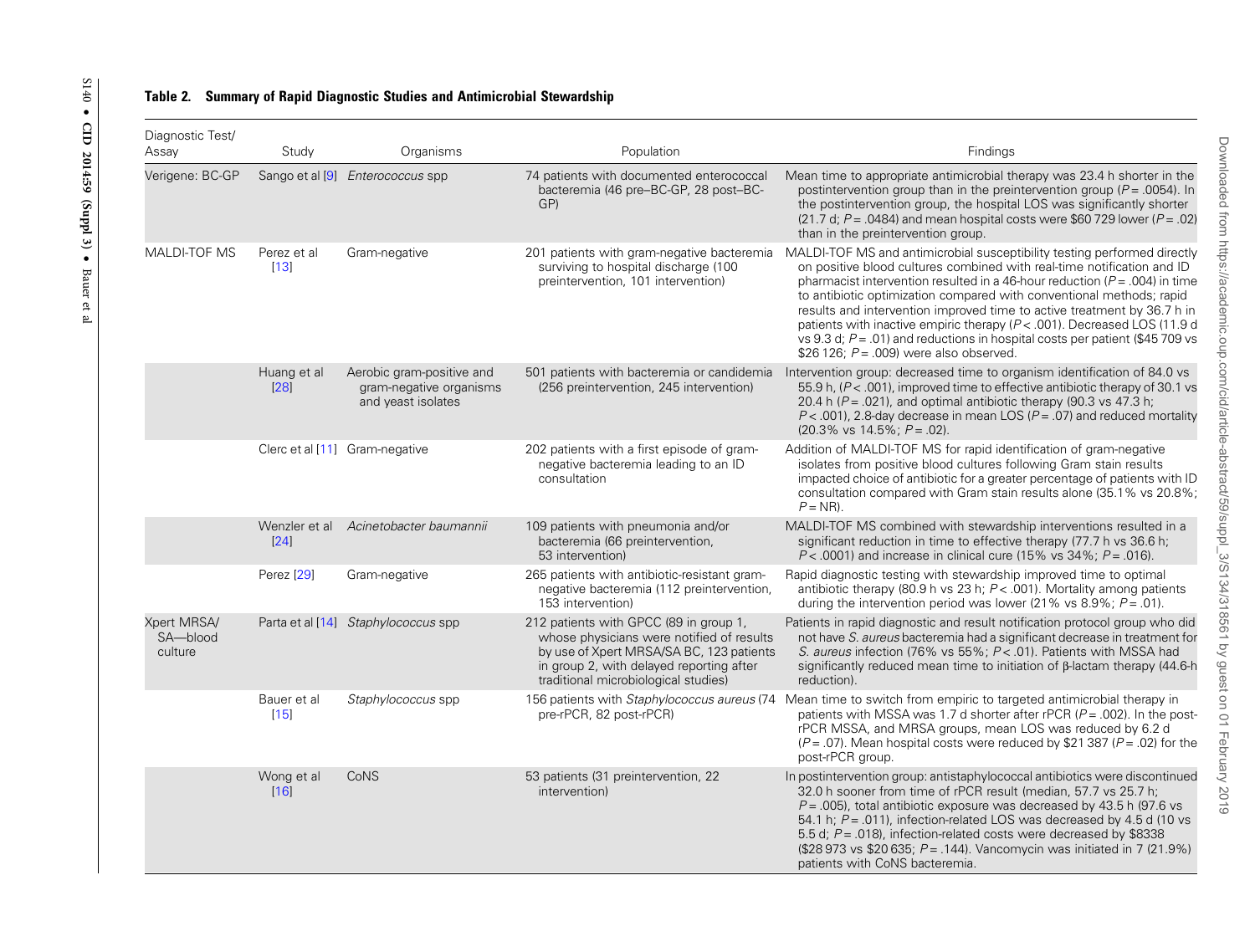Table 2 continued.

| Diagnostic Test/<br>Assay                 | Study                      | Organisms        | Population                                                                                                                       | Findings                                                                                                                                                                                                                                                                                                  |
|-------------------------------------------|----------------------------|------------------|----------------------------------------------------------------------------------------------------------------------------------|-----------------------------------------------------------------------------------------------------------------------------------------------------------------------------------------------------------------------------------------------------------------------------------------------------------|
| Xpert MRSA/SA<br>SSTI-PCR<br>assay        | Terp et al [17] MRSA       |                  | 165 patients with purulent SSTI                                                                                                  | No significant reduction in excessive empiric prescription of MRSA-active<br>antibiotics in the absence of an effective stewardship implementation<br>strategy.                                                                                                                                           |
| <b>PNA FISH</b>                           | Forrest et al<br>2006 [18] | CoNS             | 87 patients (53 with CoNS, 34 with positive<br>blood cultures with GPCC not tested in<br>same time period in control group)      | Case patients: significant reduction in median LOS from 6 to 4 d in PNA<br>FISH group ( $P < .05$ ; CI, .95–1.87); decrease in costs of approximately<br>\$4000 per patient.                                                                                                                              |
|                                           | Schweizer<br>et al [19]    | S. aureus        | 814 patients with bacteremia admitted<br>between 2001 and 2007                                                                   | Of 774 patients who received appropriate antimicrobial therapy, the time to<br>appropriate therapy was shorter among patients who were admitted<br>after the PNA FISH assay was instituted compared to pre-PNA FISH<br>implementation (0.34 d vs 0.56 d; $P = .06$ ).                                     |
|                                           | Holtzman<br>et al [20]     | S. aureus. CoNS  | 199 patients (100 pre-PNA FISH, 99 post-<br>PNA FISH)                                                                            | No reduction in LOS or vancomycin use. Study did not include active<br>notification or antimicrobial stewardship intervention.                                                                                                                                                                            |
|                                           | Forrest et al<br>[21]      | Enterococcus spp | 224 patients with hospital-acquired<br>enterococcal bacteremia (129<br>preintervention period, 95 PNA FISH<br>period)            | PNA FISH identified E, faecalis a median of 3 d earlier and OE 2.3 d earlier<br>compared with standard microbiology ( $P < .001$ ). The OE had<br>significantly shorter time to initiation of effective therapy (1.3 d vs 3.1 d;<br>$P < .001$ ) and decreased 30-day mortality (26% vs 45%; $P = .04$ ). |
|                                           | Ly et al 2008<br>[22]      | S. aureus        | 202 patients with gram-positive cocci in<br>clusters and blood cultures                                                          | Significant reduction in mortality in the intervention group compared with<br>the standard management group (7.9% vs 16.8%; $P = .05$ );<br>hospitalization charges were less by approximately \$20,000 in the<br>intervention group.                                                                     |
| Yeast Traffic<br>Light PNA<br><b>FISH</b> | Heil et al [36]            | Candida spp      | 82 patients with blood cultures testing<br>positive for yeast (61 preimplementation of<br>PNA FISH assay, 21 postimplementation) | Postimplementation group: mean time to targeted therapy of 0.6 d vs 2.3 d<br>preimplementation ( $P = 0.0016$ ), median time to culture clearance of 4 vs<br>5 d ( $P = .01$ ). PNA FISH test reduced pharmacy costs by >\$400 per<br>patient.                                                            |
| <b>CAG PNA FISH</b>                       | Forrest et al<br>[33]      | C. albicans      | 72 patients with candidemia                                                                                                      | PNA FISH facilitated the rapid identification of C. albicans in 31 of 72<br>patients and resulted in a significant decrease in the use of caspofungin.<br>Cost savings of \$1729 per patient were realized.                                                                                               |

Abbreviations: BC-GP, blood culture gram-positive; CAG, Candida albicans/glabrata; CI, confidence interval; CoNS, coagulase-negative staphylococci; GPCC, gram-positive cocci in clusters; ID, infectious disease; LOS, length of stay; MALDI-TOF MS, matrix-assisted laser desorption/ionization time of flight mass spectrometry; MRSA, methicillin-resistant S. aureus; MSSA, methicillin-susceptible S. aureus; NR, not reported; OE, other enterococci; PBP2a, penicillin-binding protein 2a; PNA FISH, peptide nucleic acid fluorescence in situ hybridization; rPCR, random polymerase chain reaction; SSTI, skin and soft tissue infection.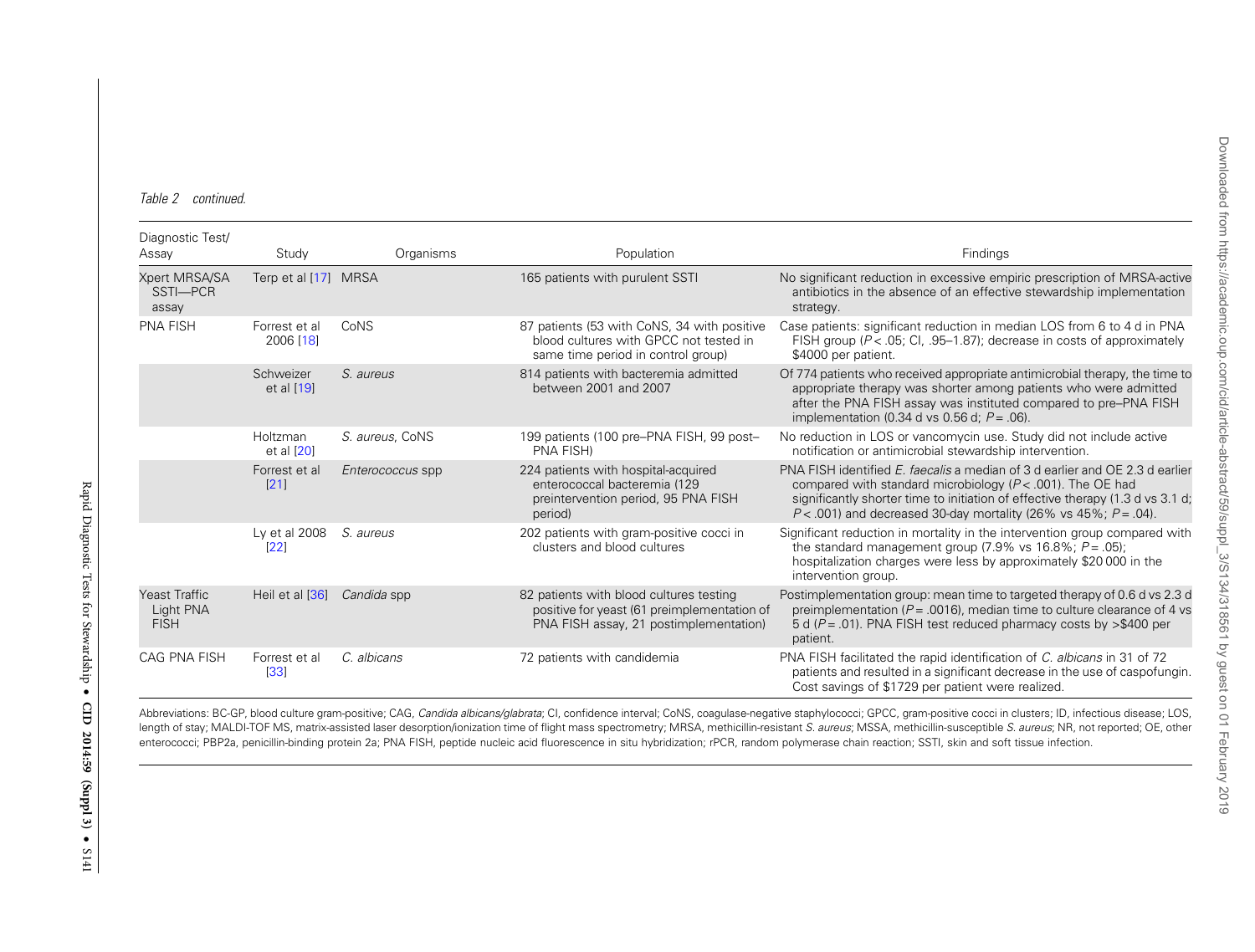Tamma and colleagues evaluated 222 hospitalized patients whose clinical isolates were tested using standard methods and MALDI-TOF MS. The authors determined that MALDI-TOF MS could have reduced time to appropriate therapy for 28.8% and 44.6% patients based on the treating physician's choices and stewardship team recommendations, respectively [\[30](#page-10-0)].

Finally, Wenzler et al conducted a study to evaluate the impact of MALDI-TOF MS and stewardship intervention in patients with Acinetobacter baumannii pneumonia and/or bacteremia. The authors demonstrated a significant reduction in time to effective therapy (77.7 hours vs 36.6 hours;  $P < .0001$ ) and increase in clinical cure (15% vs 34%;  $P = .016$ ) with the use of MALDI-TOF MS combined with stewardship interventions. This study demonstrated similar benefits observed in previous studies, but, importantly, in patients infected with a multidrug resistantorganism associated with pneumonia and/or bacteremia [[24\]](#page-10-0).

#### Candida Species

Candidemia represents the fourth most common cause of nosocomial bloodstream infection in the United States [\[31](#page-10-0)]. Time to positive blood culture and species identification can take several days from the time the blood culture is drawn. This can increase the amount of time to effective antifungal therapy and hospital mortality if antifungal therapy is not administered until candidemia is confirmed [\[23,](#page-10-0) [32\]](#page-10-0).

Currently, 2 PNA FISH probes are available: the C. albicans/ glabrata (CAG) probe and the yeast traffic light (YTL). The YTL can detect C. albicans/C. parapsilosis as green fluorescence, C. glabrata/krusei as red fluorescence, and C. tropicalis as yellow fluorescence. A study showed that PNA FISH in combination with antimicrobial stewardship resulted in a significant reduction in caspofungin usage and a cost savings of \$1729 per patient [[33](#page-10-0)]. A second institution implemented the CAG FISH probe with direct fluconazole susceptibility, but could not demonstrate any benefits, as the providers did not use the results and instead waited for the susceptibility results [[34\]](#page-10-0). This study illustrates the importance of combining a rapid diagnostic test with stewardship intervention. In contrast, another institution reported a 3-day improvement in time to appropriate therapy, which resulted in antifungal savings of \$1500 per patient and overall savings of nearly \$340 000 when CAG FISH was combined with stewardship intervention [\[35](#page-10-0)]. These results were replicated at a different institution that not only demonstrated cost savings of almost \$2 million, but also decreased mortality from 26% before implementation of PNA FISH to 4.5% after implementation  $(P < .001)$  in the ICU setting [\[27](#page-10-0)]. The YTL probe offers a treatment-directed approach with the ability to identify the 5 most common Candida species. Heil et al [[36](#page-10-0)] evaluated the YTL PNA FISH probe with stewardship intervention. The YTL probe identified Candida species 4 days sooner, which resulted in a decreased time to targeted therapy  $(P = .0016)$  and time to

S142 • CID 2014:59 (Suppl 3) • Bauer et al

candidemia clearance  $(P = .01)$ , and significantly positively impacted the pharmacy budget with >\$400 savings per patient [\[36\]](#page-10-0).

## Clostridium difficile

Clostridium difficile has become an increasingly challenging infection with increases in severity of disease, clinical failure, and recurrences [\[37](#page-10-0)–[39](#page-11-0)]. In addition, in recent years the epidemiology has markedly changed with the emergence of a previously rare strain (North American pulsed-field gel electrophoresis type 1/restriction endonuclease analysis BI/PCR ribotype 027 [NAP1/BI/027]). This strain demonstrates increased toxin production, contributing to a higher proportion of severe disease and reduced response to traditional therapy [\[40\]](#page-11-0).

Historically, the in vitro cytotoxin neutralization assay was considered the gold standard for diagnosis. However, many laboratories have relied on the rapid enzyme immunoassay, detecting toxin A, toxin B, or both. Both methodologies lack sensitivity and the ability to provide rapid results [[41](#page-11-0)]. Currently, there are 4 available PCR-based tests for the detection of C. difficile. An additional technology, loop-mediated isothermal amplification, is also available.

Of note, PCR technology is the most sensitive test for C. difficile; therefore, the rate of positive tests can more than double in the hospital setting [[42\]](#page-11-0). For this reason, it is imperative that antimicrobial stewardship programs provide education to providers and hospital administration prior to the implementation of PCR testing. In addition, a stewardship-initiated protocol should also prohibit providers from ordering daily tests, as the positive predictive value decreases significantly with repeat testing. Currently, there are no published studies evaluating the impact of C. difficile assays in combination with antimicrobial stewardship.

# CONSIDERATIONS FOR ANTIMICROBIAL STEWARDSHIP PROGRAMS

Rapid microbiologic methods provide collaborative opportunities for antimicrobial stewardship programs to work with administration, physicians, and microbiology laboratory personnel to improve patient outcomes and decrease antimicrobial use. It is imperative that antimicrobial stewardship programs have an active role in the implementation and incorporation of rapid microbiologic tests (Table [3](#page-9-0)). Rapid diagnostic tests are of little value if an antimicrobial stewardship program does not have a role as an active messenger and educator of the results. Notably, studies have demonstrated that rapid results are of little value if the tests are not acted on in a timely manner. It is important to consider which microbiologic tests will be implemented and should be based on prevalent or problematic organisms within the hospital setting. Consideration should also be given to the sensitivity and specificity of each test, as variability exists among the various rapid diagnostic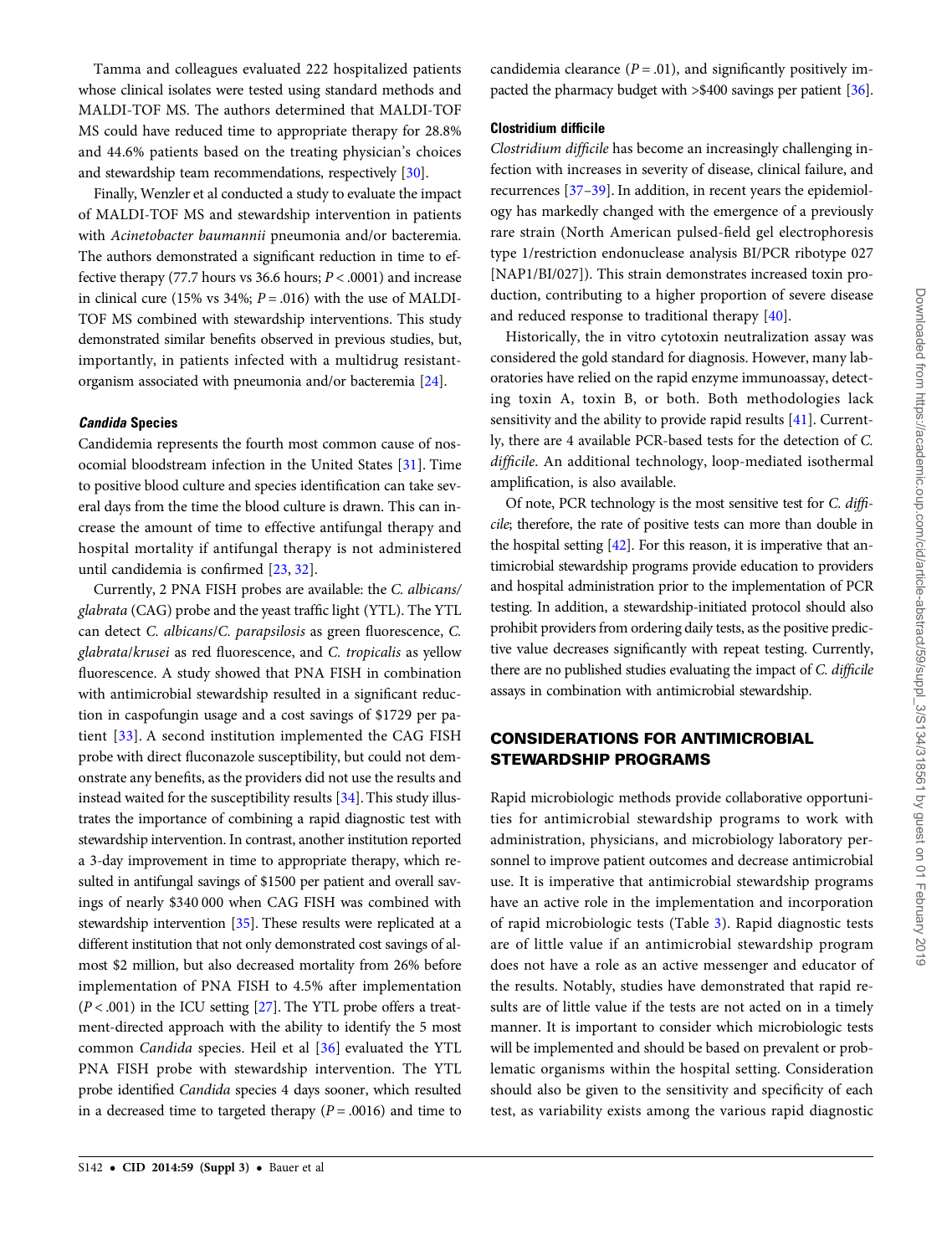## <span id="page-9-0"></span>Table 3 Antimicrobial Stewardship Program Checklist for Rapid Diagnostic Tests

Preimplementation

- Identify most useful RDT based on hospital pathogen prevalence
	- o Example: Number of Staphylococcus aureus bacteremias, number of coagulase-negative staphylococci, number of Pseudomonas aeruginosa, number of Candida species
- Identify hospital cost of infection
	- o Example:
		- **■** Utilize information warehouse personnel to pull cost by ICD-9 code mortality data
			- Obtain time to ID specialist consult
		- **E** Length of stay
		- 30-day readmission
- Time to effective therapy

Implementation

- Microbiologist-validated RDT instrument
- Determine if test is done in real time 24/7 or batch
- Communication of RDT results from microbiologist to physician and ASP pharmacist is established
- ASP pharmacist-physician educates medical staff
- ASP documents interventions and acceptance rate

**Postimplementation** 

- Time to effective therapy
- Time to discontinuation or de-escalation
- Time to ID consult
- Documented negative blood culture prior to hospital discharge
- 30-day readmission
- **Mortality**

Abbreviations: ASP, antimicrobial stewardship program; ICD-9, International Classification of Diseases, Ninth Revision; ID, infectious diseases; RDT, rapid diagnostic test.

technologies and organisms. Microbiology personnel and stewardship members should also consider purchase price or lease agreement of the instrument, cost of a fluorescence microscope for PNA FISH, test supplies, laboratory space, and complexity of the test. A specific consideration for the implementation of MALDI-TOF MS is the interface with various susceptibility platforms. Currently, MALDI-TOF MS only has an interface with the Vitek platform. It is mandatory that microbiology laboratory personnel and antimicrobial stewardship members work together to determine the best approach to justify the overall institutional costs of the tests. The potential for a 3- or 4-month pilot study should also be considered. Antimicrobial stewardship programs must provide appropriate documentation, including avoidance of unnecessary antimicrobial use, additional testing, and infection-control savings associated with decreased infections owing to reductions in transmission of organisms. Importantly, antimicrobial stewardship programs must document the clinical and economic outcomes associated with each test to appropriately demonstrate the benefit to improved patient care.

Finally, several pharmaceutical companies have recently collaborated with rapid diagnostic companies in an effort to help

provide transformational change in the field of infectious diseases [\[43,](#page-11-0) [44](#page-11-0)]. Cepheid has partnered with Cubist Pharmaceuticals, AstraZeneca, and GlaxoSmithKline to expand development of the Xpert Carba-R rapid molecular test to identify carbapenemase-producing gram-negative bacteria. Merck Global Health Innovation is funding the expansion of AdvanDx's rapid diagnostic tests. The collaboration between these companies will help to provide additional tools in the antimicrobial steward's toolbox.

# **CONCLUSIONS**

In the treatment of infections, timely administration of antimicrobial therapy is critical in optimizing patient outcomes. Rapid microbiologic technologies in combination with antimicrobial stewardship have demonstrated significant decreases in time to appropriate therapy and optimization of clinical and economic outcomes, including hospital length of stay, mortality, and healthcare costs. It is likely that the combination of rapid microbiologic tests and antimicrobial stewardship will continue to demonstrate significant improvements in patient outcomes and antimicrobial use.

#### **Notes**

Acknowledgments. Writing and editorial support was provided by ApotheCom ScopeMedical (Yardley, Pennsylvania) and funded by Cubist Pharmaceuticals.

Supplement sponsorship. This article appears as part of a supplement titled "Antimicrobial Stewardship: Patients Over Process," sponsored by Cubist Pharmaceuticals.

Potential conflicts of interest. D. A. G. has received research support to her institution from Cubist Pharmaceuticals, serves as a speaker for Merck and Astellas Pharma, and has participated on advisory boards for Forest, The Medicines Company, Bayer, Durata, Cubist Pharmaceuticals, and Astellas. K. A. B. has received research support to her institution from Cubist Pharmaceuticals and has participated on advisory boards for Cubist Pharmaceuticals and Theravance. All other authors report no potential conflicts.

All authors have submitted the ICMJE Form for Disclosure of Potential Conflicts of Interest. Conflicts that the editors consider relevant to the content of the manuscript have been disclosed.

#### References

- 1. Ibrahim EH, Sherman G, Ward S, Fraser VJ, Kollef MH. The influence of inadequate antimicrobial treatment of bloodstream infections on patient outcomes in the ICU setting. Chest 2000; 118:146–55.
- 2. Kumar A, Roberts D, Wood KE, et al. Duration of hypotension before initiation of effective antimicrobial therapy is the critical determinant of survival in human septic shock. Crit Care Med 2006; 34: 1589–96.
- 3. Bartlett JG. John Bartlett's game changers in infectious diseases: 2011. Medscape 2011. Available at: [http://www.medscape.com/viewarticle/](http://www.medscape.com/viewarticle/751959_5) [751959\\_5](http://www.medscape.com/viewarticle/751959_5). Accessed 17 July 2014.
- 4. Kerremans JJ, Verboom P, Stijnen T, et al. Rapid identification and antimicrobial susceptibility testing reduce antibiotic use and accelerate pathogendirected antibiotic use. J Antimicrob Chemother 2008; 61:428–35.
- 5. Deck MK, Anderson ES, Buckner RJ, et al. Multicenter evaluation of the Staphylococcus QuickFISH method for simultaneous identification of Staphylococcus aureus and coagulase-negative staphylococci directly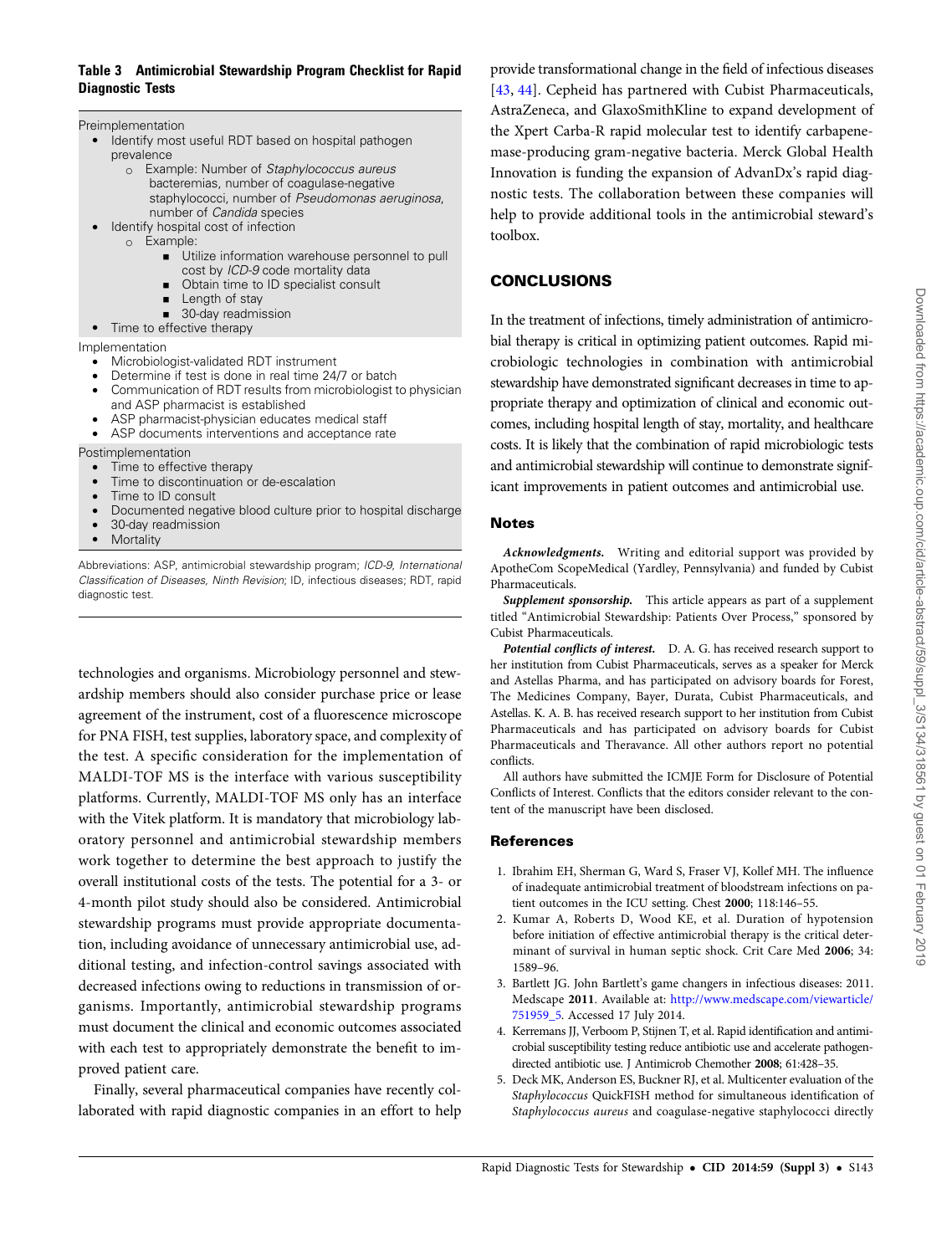<span id="page-10-0"></span>from blood culture bottles in less than 30 minutes. J Clin Microbiol 2012; 50:1994–8.

- 6. Cosgrove SE, Carroll KC, Perl TM. Staphylococcus aureus with reduced susceptibility to vancomycin. Clin Infect Dis 2004; 39:539–45.
- 7. Lodise TP, Lomaestro B, Graves J, Drusano GL. Larger vancomycin doses (at least four grams per day) are associated with an increased incidence of nephrotoxicity. Antimicrob Agents Chemother 2008; 52:1330–6.
- 8. Stryjewski ME, Szczech LA, Benjamin DK Jr, et al. Use of vancomycin or first-generation cephalosporins for the treatment of hemodialysisdependent patients with methicillin-susceptible Staphylococcus aureus bacteremia. Clin Infect Dis 2007; 44:190–6.
- 9. Sango A, McCarter YS, Johnson D, Ferreira J, Guzman N, Jankowski CA. Stewardship approach for optimizing antimicrobial therapy through use of a rapid microarray assay on blood cultures positive for Enterococcus species. J Clin Microbiol 2013; 51:4008–11.
- 10. Spellburg B, Bartlett J, Gilbert DN. The future of antibiotics and resistance. N Engl J Med 2013; 368:299–302.
- 11. Clerc O, Prod'hom G, Vogne C, Bizzini A, Calandra T, Greub G. Impact of matrix-assisted laser desorption ionization time-of-flight mass spectrometry on the clinical management of patients with gram-negative bacteremia: a prospective observational study. Clin Infect Dis 2013; 56:1101–7.
- 12. Bouche HW, Talbot GH, Benjamin DK, et al. 10 × '20 progress development of new drugs active against gram-negative bacilli: an update from the Infectious Diseases Society of America. Clin Infect Dis 2013; 56:1685–94.
- 13. Perez KK, Olsen RJ, Musick WL, et al. Integrating rapid pathogen identification and antimicrobial stewardship significantly decreases hospital costs. Arch Pathol Lab Med 2013; 137:1247–54.
- 14. Parta M, Goebel M, Thomas J, Matloobi M, Stager C, Musher DM. Impact of an assay that enables rapid determination of Staphylococcus species and their drug susceptibility on the treatment of patients with positive blood culture results. Infect Control Hosp Epidemiol 2010; 31:1043–8.
- 15. Bauer KA, West JE, Balada-Llasat JM, Pancholi P, Stevenson KB, Goff DA. An antimicrobial stewardship program's impact with rapid polymerase chain reaction methicillin-resistant Staphylococcus aureus/ S. aureus blood culture test in patients with S. aureus bacteremia. Clin Infect Dis 2010; 51:1074–80.
- 16. Wong JR, Bauer KA, Mangino JE, Goff DA. Antimicrobial stewardship pharmacist interventions for coagulase-negative staphylococci positive blood cultures using rapid polymerase chain reaction. Ann Pharmacother 2012; 46:1484–90.
- 17. Terp S, Krishnadasan A, Bowen W, et al. Introduction of rapid methicillin-resistant Staphylococcus aureus polymerase chain reaction testing and antibiotic selection among hospitalized patients with purulent skin infections. Clin Infect Dis 2014; 58:e129–32.
- 18. Forrest GN, Mehta S, Weekes E, Lincalis DP, Johnson JK, Venezia RA. Impact of rapid in situ hybridization testing on coagulase-negative staphylococci positive blood cultures. J Antimicrob Chemother 2006; 58:154–8.
- 19. Schweizer ML, Furuno JP, Harris AD, et al. Empiric antibiotic therapy for Staphylococcus aureus bacteremia may not reduce in-hospital mortality: a retrospective cohort study. PLoS One 2010; 5:e11432.
- 20. Holtzman C, Whitney D, Barlam T, Miller NS. Assessment of impact of peptide nucleic acid fluorescence in situ hybridization for rapid identification of coagulase-negative staphylococci in the absence of antimicrobial stewardship intervention. J Clin Microbiol 2011; 49:1581–2.
- 21. Forrest GN, Roghmann MC, Toombs LS, et al. Peptide nucleic acid fluorescent in situ hybridization for hospital-acquired enterococcal bacteremia: delivering earlier effective antimicrobial therapy. Antimicrob Agents Chemother 2008; 52:3558–63.
- 22. Ly T, Gulia J, Pyrgos V, Waga M, Shoham S. Impact upon clinical outcomes of translation of PNA FISH-generated laboratory data from the clinical microbiology bench to bedside in real time. Ther Clin Risk Manag 2008; 4:637–40.
- 23. Kollef M, Micek S, Hampton N, Doherty JA, Kumar A. Septic shock attributed to Candida infection: importance of empiric therapy and source control. Clin Infect Dis 2012; 54:1739–46.
- 24. Wenzler E, Goff DA, Mangino AG, et al. Rapid identification of Acinetobacter baumannii via matrix-assisted laser desorption ionization time-of-flight and antimicrobial stewardship intervention in patients with pneumonia and/or bacteremia. In: 24th Annual ECCMID Meeting, Barcelona, Spain, 10–13 May 2014:eP484.
- 25. Carver PL, Lin SW, DePestel DD, Newton DW. Impact of mecA gene testing and intervention by infectious disease clinical pharmacists on time to optimal antimicrobial therapy for Staphylococcus aureus bacteremia at a university hospital. J Clin Microbiol 2008; 46: 2381–3.
- 26. DiazGranados CA, Zimmer SM, Klein M, Jernigan JA. Comparison of mortality associated with vancomycin-resistant and vancomycinsusceptible enterococcal bloodstream infections: a meta-analysis. Clin Infect Dis 2005; 41:327–33.
- 27. Gamage DC, Olson DP, Stickell LH. Significant decreases in mortality and hospital costs after laboratory testing with PNA FISH. In: 51st Interscience Conference on Antimicrobial Agents and Chemotherapy, Chicago, IL, September 2011.
- 28. Huang AM, Newton D, Kunapuli A, et al. Impact of rapid organism identification via matrix-assisted laser desorption/ionization time-offlight combined with antimicrobial stewardship team intervention in adult patients with bacteremia and candidemia. Clin Infect Dis 2013; 57:1237–45.
- 29. Perez K, Olsen RJ, Musick WL, et al. Integrating rapid diagnostics and antimicrobial stewardship improves outcomes in patients with antibiotic-resistant gram-negative bacteremia. J Infect 2014; 69:216–25.
- 30. Tamma PD, Tan K, Nussenblatt VR, Turnbull AE, Carroll KC, Cosgrove SE. Can matrix-assisted laser desorption ionization time-offlight mass spectrometry (MALDI-TOF) enhance antimicrobial stewardship efforts in the acute care setting? Infect Control Hosp Epidemiol 2013; 34:990–95.
- 31. Wisplinghoff H, Bischoff T, Tallent SM, Seifert H, Wenzel RP, Edmond MB. Nosocomial bloodstream infections in US hospitals: analysis of 24,179 cases from a prospective nationwide surveillance study. Clin Infect Dis 2004; 39:309–17.
- 32. Garey KW, Rege M, Pai MP, et al. Time to initiation of fluconazole therapy impacts mortality in patients with candidemia: a multi-institutional study. Clin Infect Dis 2006; 43:25–31.
- 33. Forrest GN, Mankes K, Jabra-Rizk MA, et al. Peptide nucleic acid fluorescence in situ hybridization-based identification of Candida albicans and its impact on mortality and antifungal therapy costs. J Clin Microbiol 2006; 44:3381–3.
- 34. Carroll MA, Carver P. Impact of the addition of peptide nucleic acid fluorescence in situ hybridization (PNA FISH) to fluconazole susceptibility testing on time to appropriate antifungal therapy for Candida bloodstream infections at the University of Michigan Health System. In: ASHP Midyear Meeting, Las Vegas, NV, 6–9 December 2009:8–103.
- 35. Rush T, Verma P. Do rapid results with the C. albicans/C. glabrata PNA FISH assay have an impact on patient management? A community hospital experience. In: 111th Annual ASM Meeting, New Orleans, LA, 21–24 May 2011:2563.
- 36. Heil EL, Daniels LM, Long DM, Rodino KG, Weber DJ, Miller MB. Impact of a rapid peptide nucleic acid fluorescence in situ hybridization assay on treatment of Candida infections. Am J Health Syst Pharm 2012; 69:1910–4.
- 37. Song X, Bartlett JG, Speck K, Naegeli A, Carroll K, Perl TM. Rising economic impact of Clostridium difficile–associated disease in adult hospitalized patient population. Infect Control Hosp Epidemiol 2008; 29: 823–8.
- 38. Redelings MD, Sorvillo F, Mascola L. Increase in Clostridium difficilerelated mortality rates, United States, 1999–2004. Emerg Infect Dis 2007; 13:1417–9.